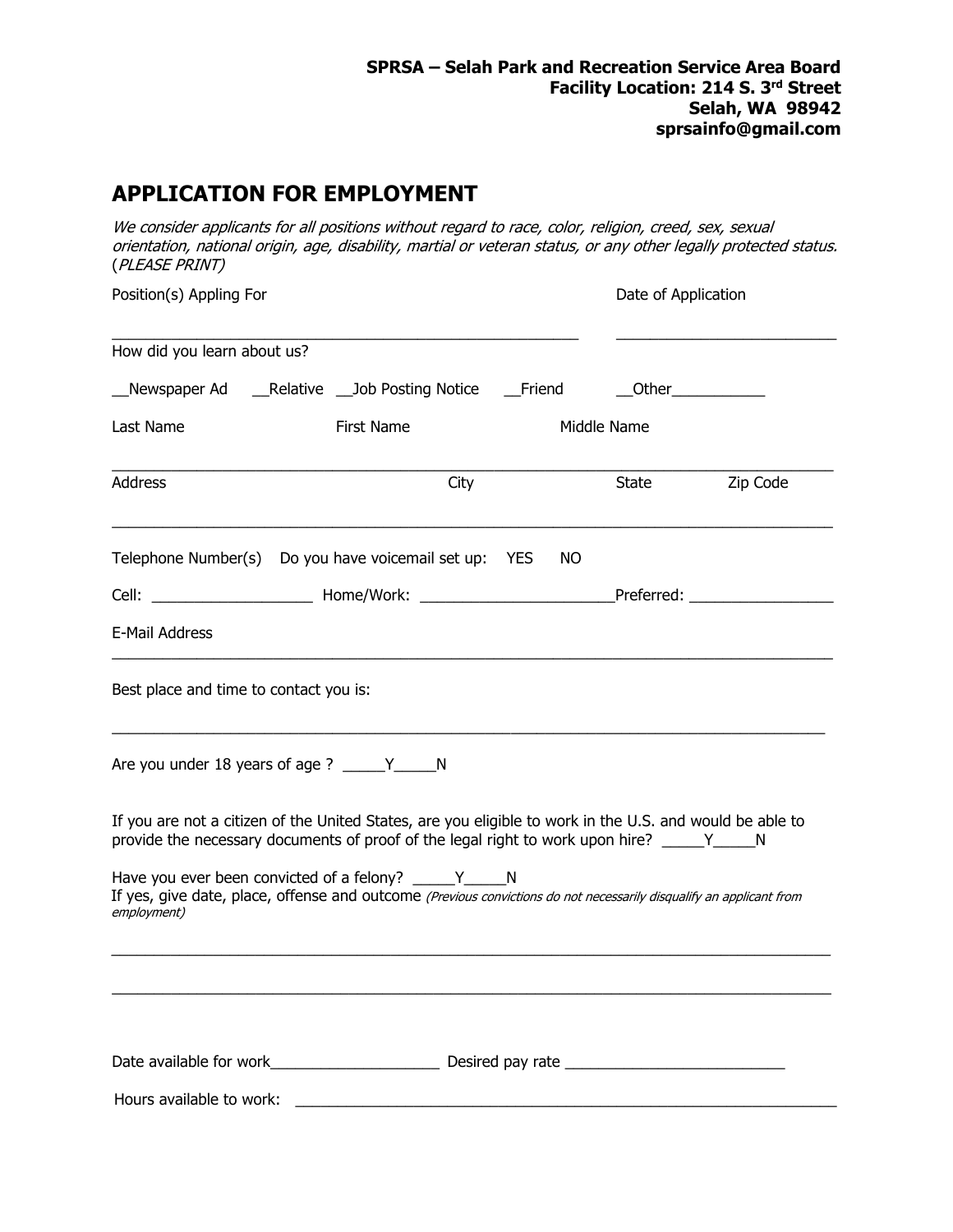### **EDUCATION/TRAINING**

| Name of High School,<br>Technical School, and/or College | City, State | Course of Study and Degree | Month/Year of Degree                                                                               |
|----------------------------------------------------------|-------------|----------------------------|----------------------------------------------------------------------------------------------------|
|                                                          |             |                            |                                                                                                    |
|                                                          |             |                            |                                                                                                    |
|                                                          |             |                            |                                                                                                    |
| <b>CERTIFICATIONS</b>                                    |             |                            |                                                                                                    |
|                                                          |             |                            | Summarize special job-related skills and qualification acquired from training or other experience. |

## **OTHER QUALIFICATIONS**

Summarize additional and relevant job-related skills and qualifications acquired from employment or other experience.

List any additional information you feel may be helpful to us in considering your application.

### **REFERENCES**

Please list at least one present or former supervisor.

| Name | E-Mail Address | Phone | Relationship |
|------|----------------|-------|--------------|
|      |                |       |              |
|      |                |       |              |
|      |                |       |              |
|      |                |       |              |
|      |                |       |              |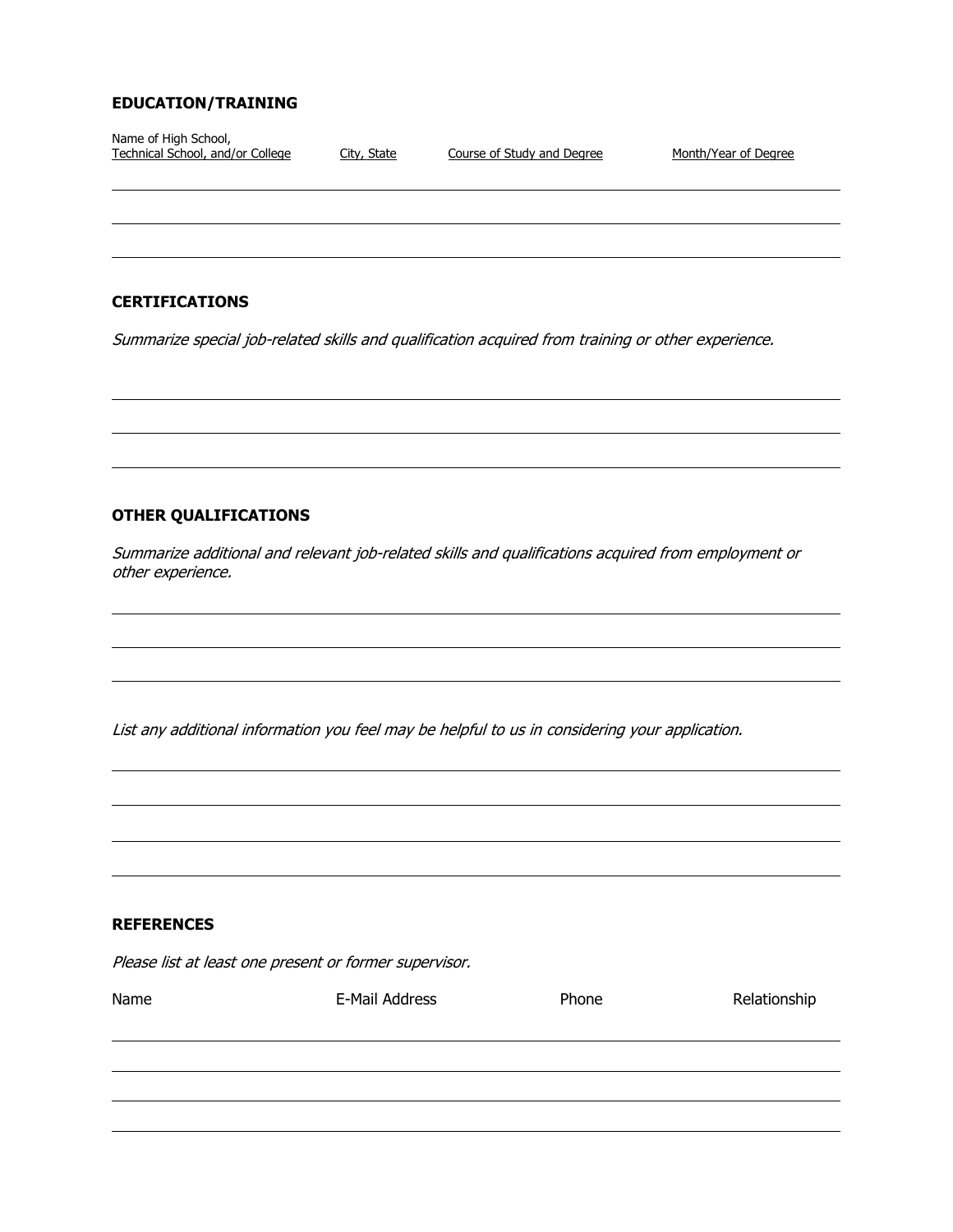### **EMPLOYMENT HISTORY - Start with your present or last job.**

Company Name **Address** Address

| Telephone Number(s) | E-Mail Address                                                                          |                                |  |
|---------------------|-----------------------------------------------------------------------------------------|--------------------------------|--|
| Job Title           | Supervisor Name/Title                                                                   |                                |  |
| Reason for Leaving  |                                                                                         | May we contact your Supervisor |  |
| Dates Employed      | <b>Starting Rate/Salary</b>                                                             | <b>Ending Rate/Salary</b>      |  |
|                     | Job Duties (If you need additional space, please continue on a separate sheet of paper) |                                |  |
| Company Name        | Address                                                                                 |                                |  |
| Telephone Number(s) | E-Mail Address                                                                          |                                |  |
| Job Title           | Supervisor Name/Title                                                                   |                                |  |
| Reason for Leaving  | May we contact your Supervisor                                                          |                                |  |
| Dates Employed      | <b>Starting Rate/Salary</b>                                                             | <b>Ending Rate/Salary</b>      |  |
|                     | Job Duties (If you need additional space, please continue on a separate sheet of paper) |                                |  |
| Company Name        | Address                                                                                 |                                |  |
| Telephone Number(s) | E-Mail Address                                                                          |                                |  |
| Job Title           | Supervisor Name/Title                                                                   |                                |  |
| Reason for Leaving  | May we contact your Supervisor                                                          |                                |  |
| Dates Employed      | <b>Starting Rate/Salary</b>                                                             | <b>Ending Rate/Salary</b>      |  |
|                     | Job Duties (If you need additional space, please continue on a separate sheet of paper) |                                |  |